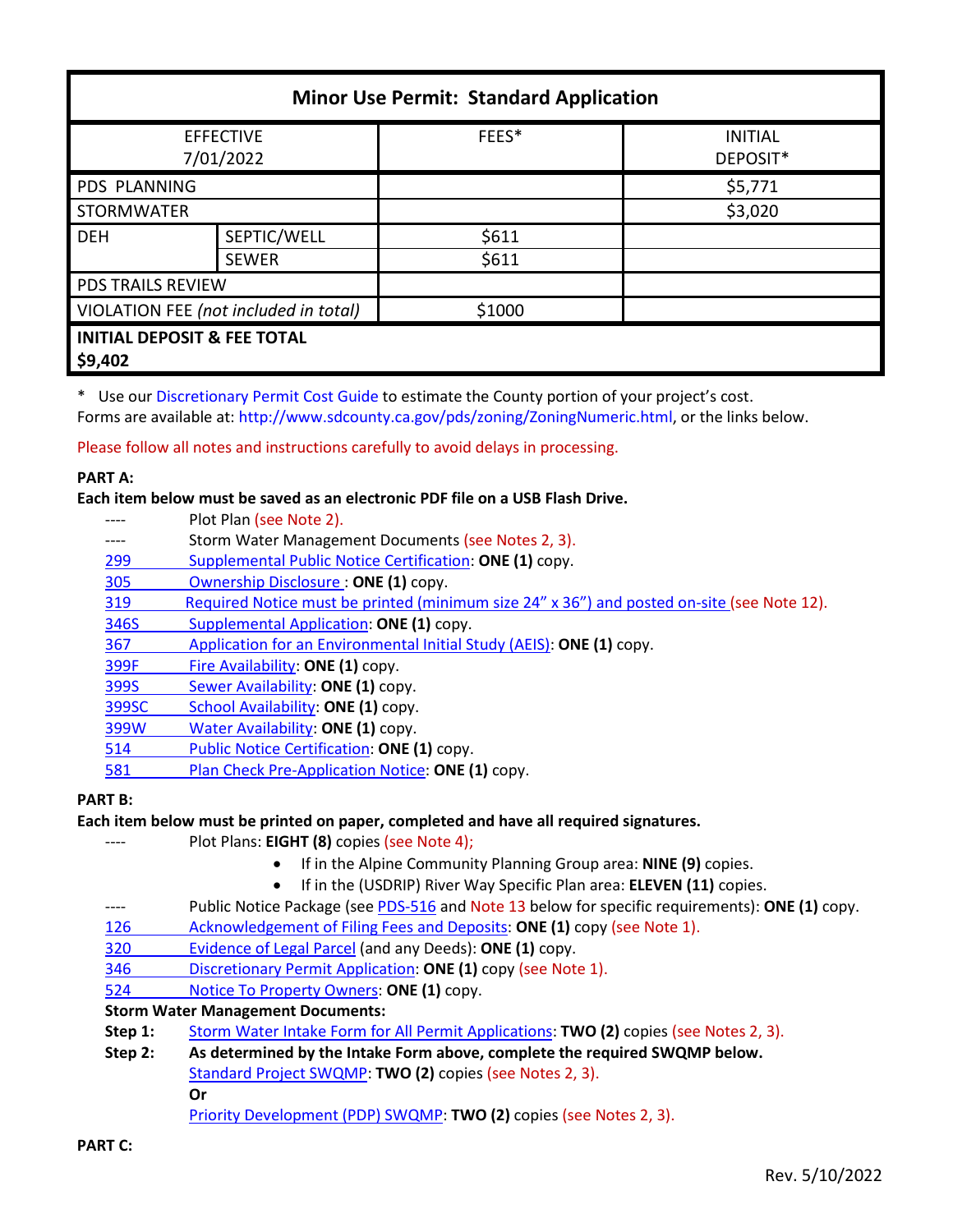#### **All items below are for your information. Please do not bring in these items.**

- 090 [Minimum Plot Plan Information](http://www.sdcounty.ca.gov/pds/docs/pds090.pdf)
- [209 Defense and Indemnification Agreement FAQs](http://www.sdcounty.ca.gov/pds/zoning/formfields/PDS-PLN-209.pdf)
- [247 Fish and Wildlife Fees](http://www.sdcounty.ca.gov/pds/zoning/formfields/PDS-PLN-247.pdf)
- [298 Supplemental Public Notice Procedure](http://www.sdcounty.ca.gov/pds/zoning/formfields/PDS-PLN-298.pdf)
- [515 Public Notice Procedure](http://www.sdcounty.ca.gov/pds/zoning/formfields/PDS-PLN-515.pdf)
- [516 Public Notice Applicant's Guide](http://www.sdcounty.ca.gov/pds/zoning/formfields/PDS-PLN-516.pdf)
- [565 Minor Use Permit Applicant's Guide](http://www.sdcounty.ca.gov/pds/zoning/formfields/PDS-PLN-565.pdf)
- 906 Signature Requirements
	- [Policy FP-2: Fire Code Compliance for Cellular Facilities](http://www.sdcounty.ca.gov/pds/zoning/formfields/POLICY-FP-2-2015.pdf) 
		- Policy G-3: [Determination of Legal Parcel](http://www.sdcounty.ca.gov/pds/zoning/formfields/POLICY-G-3.pdf)
			- [Policy I-49: Distribution of Notification of Land Use Hearing](http://www.sdcounty.ca.gov/cob/docs/policy/I-49.pdf)

#### **NOTES:**

## 1. **IMPORTANT:**

- A Registered Property Owner **MUST SUBMIT** a **Signed Letter of Authorization** for an Agent if; An Authorized Agent signs the PDS-346 form and is not the registered owner of the parcel.
- Or, the parcel is owned by two or more registered owners.
- Or, not all of the registered owners are signing the PDS-346 form.
- Or, the Authorized Agent is not the Financially Responsible Party.
- Or, the parcel is owned by a Corporation.

## **ADDITIONALLY:**

Financially Responsible Party **MUST SIGN** form PDS-126. Financially Responsible Party **INFORMATION MUST MATCH EXACTLY** on form PDS-126 Authorized Agent **may sign** form PDS-346 **ONLY IF ATTACHED** to a **Signed Letter of Authorization.** 

- 2. Save each complete Study, Report, Plot Plan, Map, etc., as an electronic PDF file onto ONE (1) USB Flash Drive. Provide only ONE (1) USB Flash Drive. Submit only the requested files. Files CANNOT have any security restrictions or passwords. Please name each PDF file on the USB Flash Drive based on the "Title or Type" of document being submitted (examples: Plot Plan, Resource Protection Study, Grading Plan). Please note: the USB Flash Drive will not be returned.
- 3. The Storm Water Intake Form determines whether a project requires a Standard SWQMP or Priority Development Project (PDP) SWQMP. These forms and documents must be submitted on paper and as PDF files on the USB Flash Drive and have all required signatures.
- 4. Plot Plans, Elevation Drawings, Floor Plans, etc. (must be at least 11" x 17") are to be stapled together in sets and folded to 8½" x 11" with the lower right-hand corner exposed.
- 5. Assume that CEQA review is needed for intake purposes, collect environmental deposit and AEIS.
- 6. Accessory Dwelling Units Collect PDS Review Teams fee (unless PDS Review Team waives).
- 7. Give applicant PDS-319 (Notice of Application).
- 8. Give applicant PDS-382 (Flagging Procedure for Projects).
- 9. Project goes to local Community Planning Group and/or Design Review Board for recommendation.
- 10. If project is a violation, plans must have Code Compliance Officer's stamp before accepting the application.
- 11. Your application package must be complete when you bring it in for submittal. The submittal process begins at the main "Check-In" counter on the first floor.